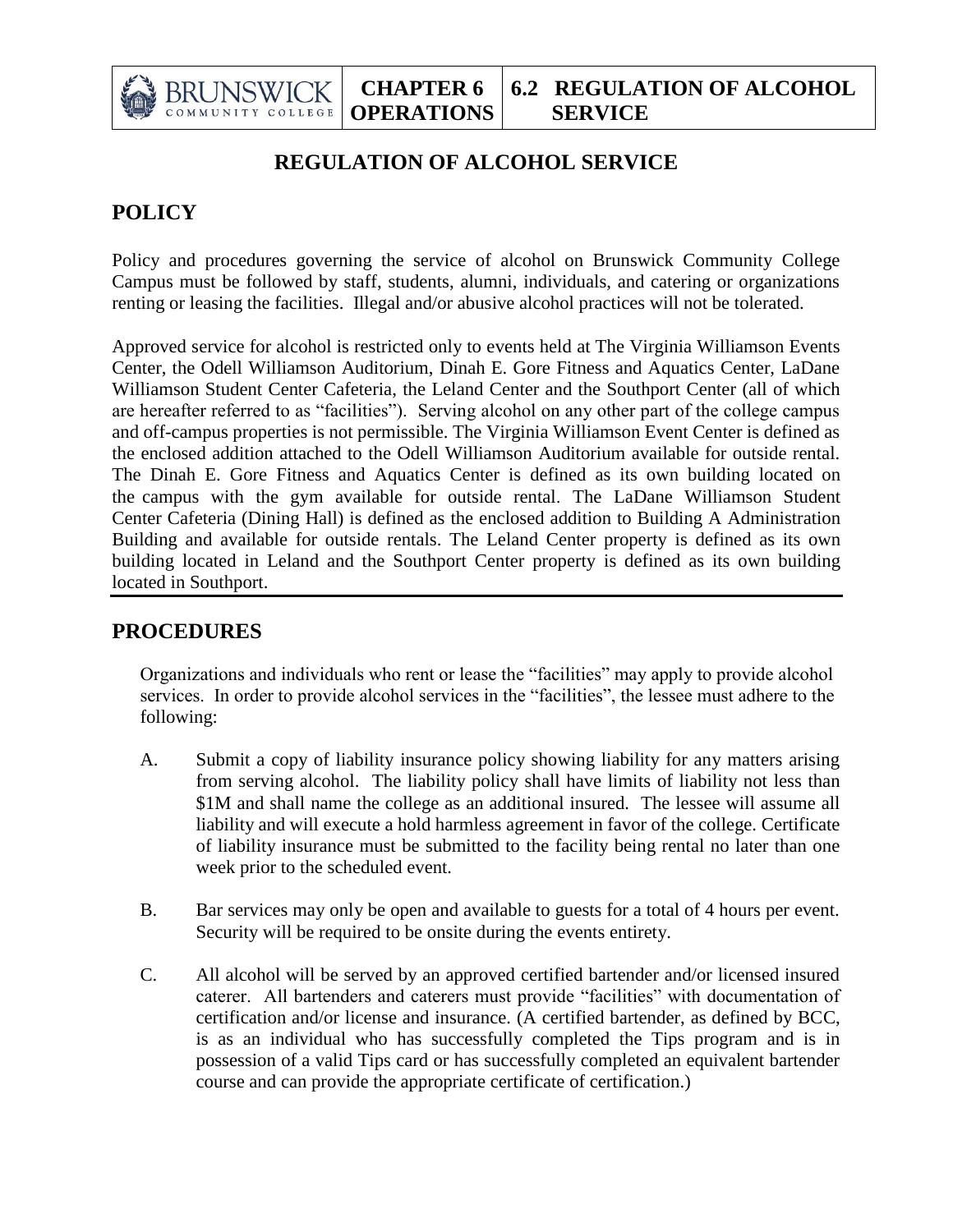BRUNSWIG

- 1. To "SERVE" malt beverages and unfortified wine to guests for a non-ticketed event, the lessee must include host liability coverage in the required liability insurance policy. The lessee may then contract with a certified bartender to "SERVE" malt beverages and unfortified wine to their guests. No permit is required. Bartender must provide a copy of valid certification no later than one week prior to event (unfortified wine has an alcohol content of 16% or less.)
- 2. To "SERVE" fortified wine and liquor, the lessee must include host liability coverage in the required liability insurance policy. The lessee is additionally required to contract with a licensed, insured caterer to serve the fortified wine and liquor. Caterer must provide license and proof of insurance no later than one week prior to the event. (Fortified wine has an alcohol content of greater than 16%)
- 3. A non-profit organization wishing to "SERVE" or "SELL" malt beverages or unfortified wine at a ticketed event must obtain a Special One-Time Permit from the North Carolina ABC Commission and include host liability coverage in the required liability insurance. The lessee must then contract with a certified bartender or a licensed, insured caterer. The organization must provide proof of permit no later than one week prior to the event.
- 4. A non-profit organization wishing to "SERVE" or "SELL" fortified wine and/or liquor at any event, ticketed or non-ticketed, must include host liability coverage in the required liability insurance policy. The lessee is then required to contract with a licensed, insured caterer who possesses all applicable ABC Permits. Caterer must provide license and proof of insurance no later than one week prior to the event.
- 5. No alcohol may be sold at any event that is open to the general public and not ticketed. Individuals renting "Facilities" may not sell alcohol.
- D. In the event any applicable permits, certifications or insurances are not presented to the facility director or designee at least one week prior to the date of the event, the event will not be allowed to serve alcohol. Failure to present documentation does not release the lessee from the contracted financial responsibility.
- E. No alcohol will be offered on a self-service basis. No brown bagging permitted. All North Carolina and Brunswick County alcohol laws and regulations apply to events in the facilities; therefore, all permits required by said jurisdictions must be obtained by lessee when applicable.
- F. All events where alcohol is served shall have one or more uniformed BCC officers present. Cost for officers on duty will be included in the fees for usage and paid by the lessee. The number of officers required will be determined by the Chief of the Brunswick Community College Police Department:
- G. The certified bartender and/or licensed insured caterer will be responsible for limiting alcohol consumption to legally allowable limits.